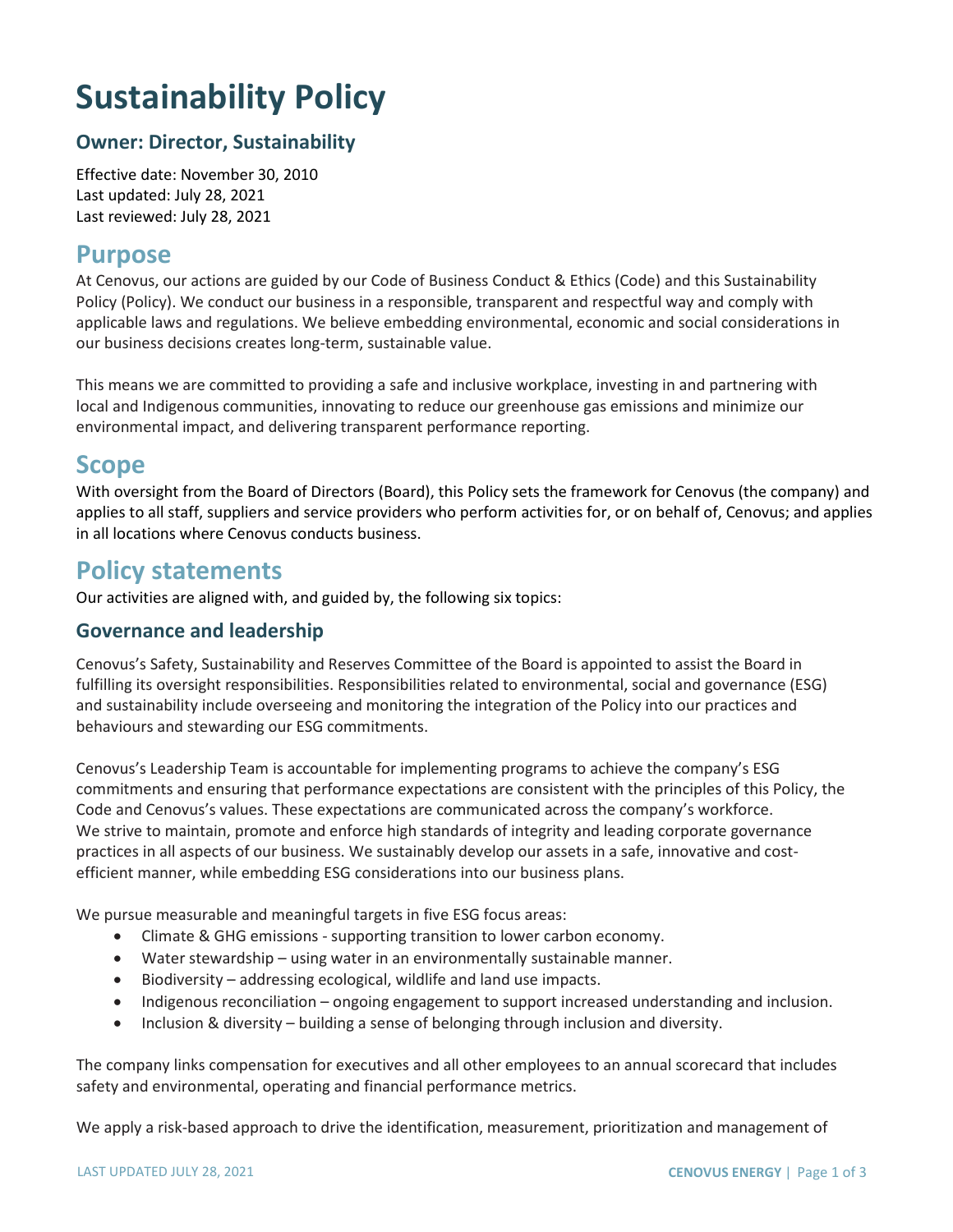ESG-related risks.

Cenovus expects that its employees, contractors, suppliers and service providers act in a manner that reflects our values. See the Supplier Code of Business Conduct for further information regarding principles applicable to suppliers.

We have emergency management protocols in place to reduce the potential impact on the company, our stakeholders, the environment, wildlife and surrounding communities, as well as our assets, financial condition and reputation.

#### **People**

Safety is a top value for Cenovus. The health and safety of all workers involved in our activities, as well as residents of the communities where we work, is vital at Cenovus, and is reflected in our policies and standards, including our safety commitments.

We treat our workers with dignity, fairness and respect. We follow applicable occupational health and safety legislation and industry recommended practices, and adhere to applicable workplace, employment and human rights standards. In addition, we support the principles of the Universal Declaration of Human Rights as outlined in Cenovus's Human Rights Policy.

At Cenovus, we invest in our people, ensuring individuals and teams have the required skills, knowledge and expertise to deliver on Cenovus's strategy and business plan while striving for continuous improvement.

We are committed to providing equal opportunity based on merit and support an inclusive and diverse workplace focused on providing an environment where people feel respected, valued and listened to.

#### **Environment**

Cenovus integrates environmental considerations into its business plans, spending decisions, performance management, project development, operations, communications and stakeholder relations.

We track and report on a broad range of environmental metrics, in alignment with global reporting standards, as part of our commitment to environmental stewardship and continuous improvement.

The company is committed to limiting our impact on climate, air, water, land and wildlife by investing in technology and continuously improving our operating practices. We believe in collaborating with our industry peers and suppliers to find innovative solutions to minimize our impact on the environment and maximize business value.

#### **Stakeholder engagement**

Cenovus strives to build positive relationships with stakeholders through communication based on honesty, trust and respect. We work to understand stakeholder interests in our operations through ongoing engagement and communication. Our stakeholders include but are not limited to Indigenous groups, communities near our operations, various levels of government and members of the financial community.

#### **Indigenous reconciliation**

At Cenovus, we seek to build and maintain long-term, mutually beneficial relationships with local Indigenous communities, respecting and recognizing their Indigenous rights and culture. We believe this approach is consistent with the United Nations Declaration on the Rights of Indigenous People (UNDRIP) and is reflected in Cenovus's Indigenous Relations policy.